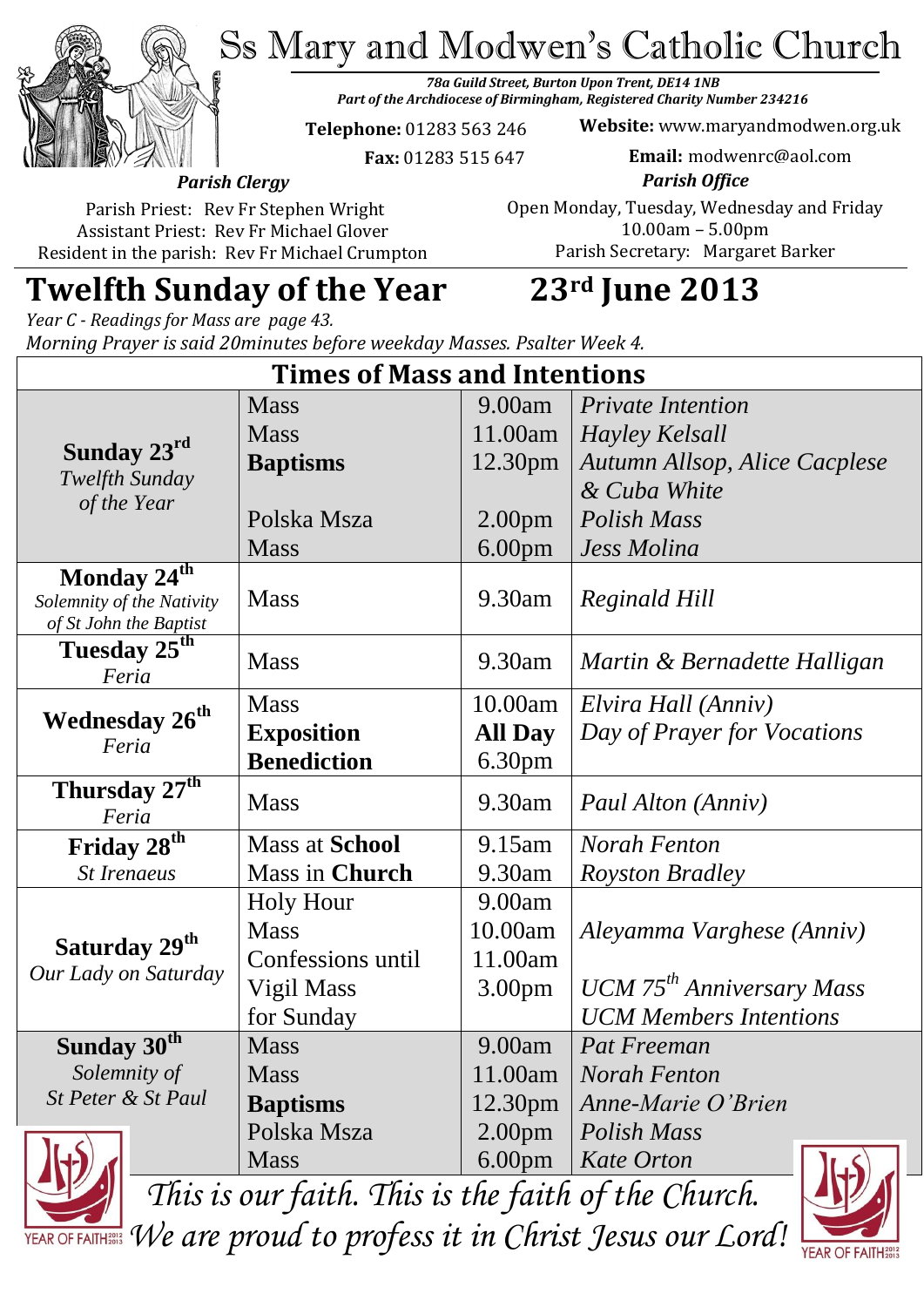#### **Please pray for all the sick and housebound of the Parish:**

Kathleen Benson, Dennis Cooper, David Hughes, Eileen Lee, Pat Bolton, Irene Hill, Mary Burnside, David Hastilow, Maureen & Sidney Parker, Olive Wilson, Eve Goode, Sarah Pursglove, Marjorie Staley, Marie Gibson, Martin Halligan, Martin Goddard, Merlin Joseph, Mary Hyde, Baby Katie, Betty Gould, Michael Wright, Tony Kerr-Delworth, Fr Bernard Shaughnessy, Mary Conway, Baby Tomasz Weedon, Kay Elizabeth Webster, Angela Ellis, Kirsty Freeman, Peter Hunt, Jonjo Finnegan, Michael Cobley, Russ Simpson, Brian Baldock, Joe & Marg Emery, Baby Niamh Rodriguez, Sylvia Breen, John Wain, Bob Holland, Fr Rob Taylerson, David Priest.

#### **Lord Grant Eternal Rest to those who have died recently:**

Gerry Callaghan (Swinford, Ireland)

**Offertory Collection:** £341.77 (non Gift Aid); £375.35 (Gift Aid) Standing orders £460 (Gift Aid) thank you for your generosity.

Building & Development Fund – £ 339.49 Building & Development Fund running total: £140,510.29

This Weekend – Second Collection – Building and Development Fund Next Weekend – Retiring Collection – Peter's Pence 7<sup>th</sup> July – Second Collection – Building and Development Fund

### **For Next Sunday: -**

T Allan, H Wallace, P Bowen **EUCHARISTIC MINISTERS** Sunday – Rev Fr Anthony Norton J Ward, G Taylor, R Scott Monday – Rev Fr Peter Norton D Kiely, L Stuart Tuesday – Rev Fr Jan Nowotnik C Bailey, T Joseph, W Moloney Wednesday – Rev Fr Noel Bisibu N'Tunga **TEA & COFFEE** Thursday – Rev Fr Joseph Nwafor Lee & Roger Friday – Rev Fr Stan Nwanunobi Sue & Lila Sue & Lila Rachel & Margaret Sunday Next – Rev Fr David Oakley **CASHIERS** Collette & Sheila **CHURCH CLEANING** Rosemary & Jane D **FLOWERS** 

#### **Please Pray for the Priests READERS of the Diocese:**

Barbara, Lily & Lee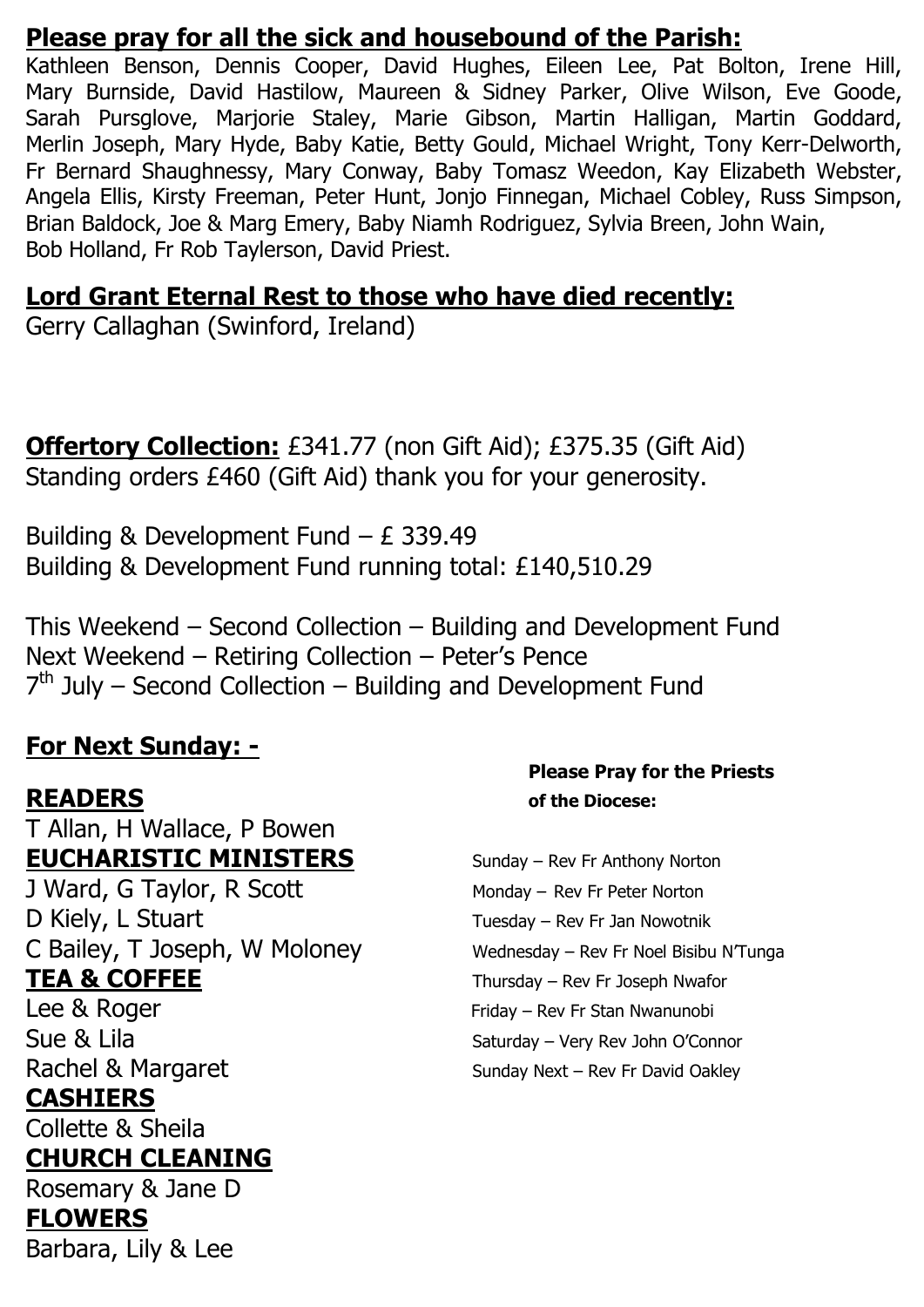## **DAY OF EXPOSITION OF BLESSED SACRAMENT FOR VOCATIONS:**

Wednesday 26<sup>th</sup> June is our Annual Day of Exposition of the Blessed Sacrament for Vocations to the priesthood and religious life. The day begins with Mass at 10.00am and ends with Benediction at 6.30pm. Please sign up on the list at the back of church to pray for vocations and your private intentions before the Blessed Sacrament throughout the day. Many thanks.

**ACCOUNTS FOR 2012:** Sorry for the delay in sharing the annual accounts with you. A Summary of the Accounts is at the back of Church. One set of the accounts is the overall accounts, the other is for the Building & Development Fund. We still have many projects to do on our buildings. There will be a brief presentation of the accounts at the Sunday Masses. Thank you for your ongoing generosity.

**YEAR OF FAITH Day of Pilgrimage Blessed Dominic Barberi** on Saturday 31<sup>st</sup> August at St Dominic's Stone and Aston Hall. See poster for details. If there are sufficient numbers we will consider running a coach.

**PARISH LOTTERY:** Last week 114 numbers played. Winning Number - 11, David Barke - £52.00. Congratulations. Your cheque can be collected this weekend.

**200 CLUB:** Prizes for June 2013 are:

 $1<sup>st</sup> - 36$  - Mrs H Wallace.  $2<sup>nd</sup> - 93 - Mrs$  P Molloy, 3rd - 103 - Mrs R Lowing. June Prizes can be collected and subscriptions for 2013 can paid after the 9.00am & 11.00 am Masses on 7th July or place your subscriptions in an envelope marked with your NAME & NUMBER & hand in at the presbytery.

**ST. MODWEN'S FEAST DAY CELEBRATIONS:** Our Parish feast day falls on Friday 5<sup>th</sup> July. There will be Mass in Church at 10.00am. In addition there will be a Saturday Evening Mass, on Saturday  $6<sup>th</sup>$  July at 6pm, which will count as the Sunday obligation. We hope the Mass will be a celebration of our multilingual and multicultural parish, so we ask for volunteers to read Scripture and prayers in various languages. Please volunteer by signing up.

We will have a bring and share party in the Hall after Mass and we will bless the paid for Car Park!! We hope the bring and share will also reflect the multicultural nature of our parish. We offer a very warm welcome to newer members of the Parish. Please do come and meet with one another. **UCM:**

## **75th Anniversary:** The Union of Catholic Mothers in Burton will be celebrating its 75<sup>th</sup> Anniversary in June this year. There will be special Mass this Saturday,  $29<sup>th</sup>$  June at 3pm followed by Tea & Cakes in the Hall. All are welcome to join the celebration. (The Mass will fulfil the Sunday obligation).

## **PARISH PILGRIMAGE TO ASSISI & UMBRIA:**

In the footsteps of St Francis and St Clare of Assisi. August  $3^{\text{rd}} - 9^{\text{th}}$  2014. Preliminary details on sheets at back of Church. Book early due to limited places. Deposit required to book a place.